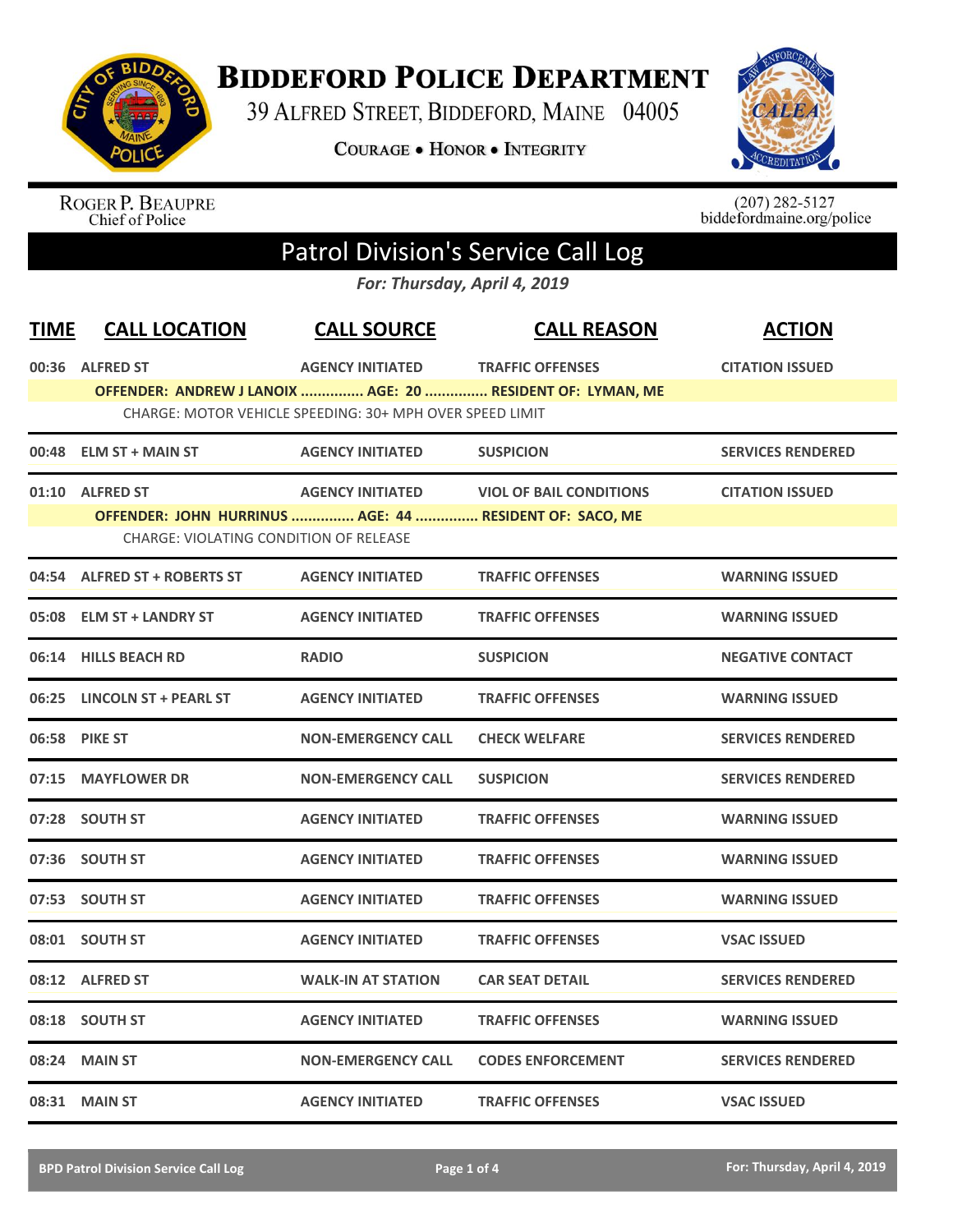| <b>TIME</b> | <b>CALL LOCATION</b>                             | <b>CALL SOURCE</b>        | <b>CALL REASON</b>                                                                         | <b>ACTION</b>                |
|-------------|--------------------------------------------------|---------------------------|--------------------------------------------------------------------------------------------|------------------------------|
|             | 08:35 WEST CUTTS ST                              | <b>NON-EMERGENCY CALL</b> | <b>BURGLARY OF A MOTOR VEHICLE</b>                                                         | <b>NO ACTION REQUIRED</b>    |
|             | 08:36 ELM ST                                     | <b>NON-EMERGENCY CALL</b> | <b>ARTICLES LOST/FOUND</b>                                                                 | <b>SERVICES RENDERED</b>     |
|             | 08:50 GUINEA RD                                  | <b>AGENCY INITIATED</b>   | <b>ANIMAL COMPLAINT</b>                                                                    | <b>SERVICES RENDERED</b>     |
|             | 09:30 HILL ST                                    | <b>NON-EMERGENCY CALL</b> | <b>SUSPICION</b>                                                                           | <b>GONE ON ARRIVAL</b>       |
|             | 09:31 ALFRED ST                                  | <b>NON-EMERGENCY CALL</b> | <b>BACKGROUND CHECK</b>                                                                    | <b>SERVICES RENDERED</b>     |
|             | 09:39 ELM ST                                     | <b>AGENCY INITIATED</b>   | <b>TRAFFIC OFFENSES</b>                                                                    | <b>WARNING ISSUED</b>        |
|             | 09:55 ALFRED ST                                  | <b>AGENCY INITIATED</b>   | <b>TRAFFIC OFFENSES</b>                                                                    | <b>VSAC ISSUED</b>           |
|             | 09:58 HILL ST                                    | <b>AGENCY INITIATED</b>   | <b>PAPERWORK</b>                                                                           | <b>NEGATIVE CONTACT</b>      |
|             | 10:03 HILL ST                                    | <b>AGENCY INITIATED</b>   | <b>PAPERWORK</b>                                                                           | <b>NEGATIVE CONTACT</b>      |
|             | 10:18 ALFRED ST                                  | <b>AGENCY INITIATED</b>   | <b>TRAFFIC OFFENSES</b>                                                                    | <b>WARNING ISSUED</b>        |
|             | 10:25 LAURIER ST                                 | <b>NON-EMERGENCY CALL</b> | <b>SUSPICION</b>                                                                           | <b>REPORT TAKEN</b>          |
|             | 10:30 WATER ST                                   | <b>WALK-IN AT STATION</b> | <b>ARTICLES LOST/FOUND</b>                                                                 | <b>REPORT TAKEN</b>          |
|             | 10:33 ALFRED ST                                  | <b>AGENCY INITIATED</b>   | <b>TRAFFIC OFFENSES</b>                                                                    | <b>WARNING ISSUED</b>        |
|             | <b>10:42 MAIN ST</b>                             | <b>E-911 CALL</b>         | <b>DEATH ATTENDED &amp; UNATTENDED</b>                                                     | <b>REPORT TAKEN</b>          |
|             | 10:48 ALFRED ST                                  | <b>NON-EMERGENCY CALL</b> | <b>DISABLED VEHICLE</b>                                                                    | <b>SERVICES RENDERED</b>     |
|             | 10:52 WEST ST                                    | <b>AGENCY INITIATED</b>   | <b>TRAFFIC OFFENSES</b>                                                                    | <b>WARNING ISSUED</b>        |
|             | 10:59 ALFRED ST                                  | <b>NON-EMERGENCY CALL</b> | <b>DISABLED VEHICLE</b>                                                                    | <b>NO ACTION REQUIRED</b>    |
|             | 11:08 WEST ST                                    | <b>AGENCY INITIATED</b>   | <b>TRAFFIC OFFENSES</b>                                                                    | <b>WARNING ISSUED</b>        |
|             | 11:25 HILL ST                                    | <b>NON-EMERGENCY CALL</b> | <b>BURGLARY OF A MOTOR VEHICLE</b>                                                         | <b>REPORT TAKEN</b>          |
|             | 11:29 ALFRED ST + PRECOURT ST                    | <b>NON-EMERGENCY CALL</b> | <b>WARRANT ARREST</b>                                                                      | <b>NO ACTION REQUIRED</b>    |
|             | 11:38 ELM ST<br>CHARGE: MISUSE OF E-9-1-1 SYSTEM | E-911 CALL                | <b>911 MISUSE</b><br>OFFENDER: DOMINIC MARIO CARDILLO  AGE: 59  RESIDENT OF: BIDDEFORD, ME | <b>CITATION ISSUED</b>       |
|             | 11:55 FRANKLIN ST                                | <b>AGENCY INITIATED</b>   | <b>DPW REQUEST</b>                                                                         | <b>REFERRED OTHER AGENCY</b> |
|             | 12:18 FOSS ST                                    | <b>WALK-IN AT STATION</b> | <b>THEFT</b>                                                                               | <b>CIVIL COMPLAINT</b>       |
|             | 12:19 HILLS BEACH RD                             | <b>NON-EMERGENCY CALL</b> | <b>SUSPICION</b>                                                                           | <b>REPORT TAKEN</b>          |
|             | 12:25 ALFRED ST                                  | <b>AGENCY INITIATED</b>   | <b>EUDL MEETING</b>                                                                        | <b>SERVICES RENDERED</b>     |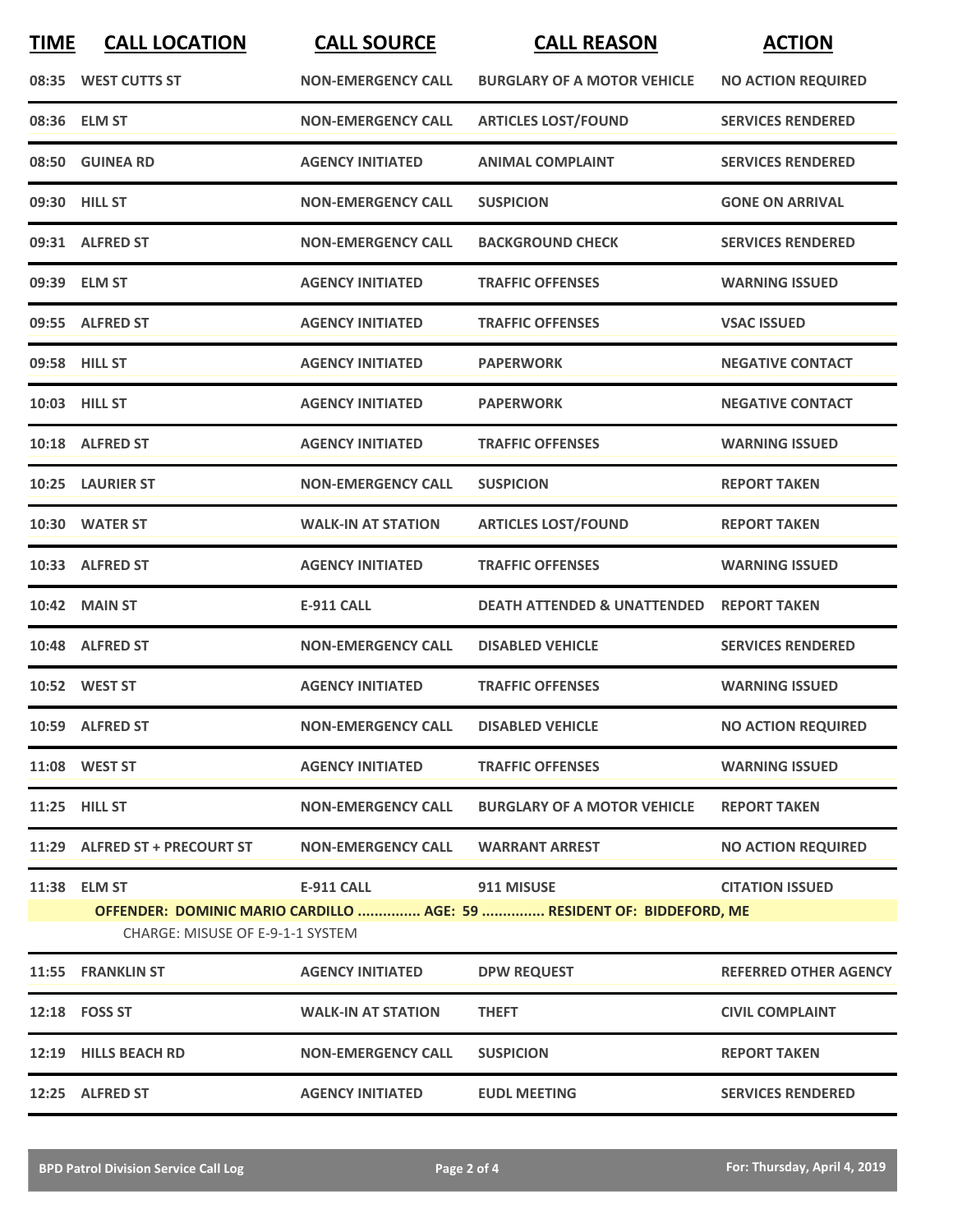| <b>TIME</b>                                                                                                          | <b>CALL LOCATION</b>         | <b>CALL SOURCE</b>        | <b>CALL REASON</b>                                 | <b>ACTION</b>                |  |
|----------------------------------------------------------------------------------------------------------------------|------------------------------|---------------------------|----------------------------------------------------|------------------------------|--|
|                                                                                                                      | 12:51 MAPLEWOOD AVE          | <b>NON-EMERGENCY CALL</b> | ATTEMPTED/THREATENED SUICIDE TRANSPORT TO HOSPITAL |                              |  |
|                                                                                                                      | 13:18 PRISCILLA AVE          | <b>E-911 CALL</b>         | 911 MISUSE                                         | <b>NEGATIVE CONTACT</b>      |  |
|                                                                                                                      | 13:23 HILL ST                | <b>NON-EMERGENCY CALL</b> | <b>SUSPICION</b>                                   | <b>SERVICES RENDERED</b>     |  |
|                                                                                                                      | 13:26 WEST ST                | <b>AGENCY INITIATED</b>   | <b>TRAFFIC OFFENSES</b>                            | <b>WARNING ISSUED</b>        |  |
|                                                                                                                      | 13:26 MAIN ST                | <b>E-911 CALL</b>         | 911 MISUSE                                         | <b>NEGATIVE CONTACT</b>      |  |
|                                                                                                                      | 13:31 MAIN ST                | <b>NON-EMERGENCY CALL</b> | <b>BURGLARY OF A MOTOR VEHICLE</b>                 | <b>REPORT TAKEN</b>          |  |
|                                                                                                                      | 13:48 WEST ST + CAPE VIEW DR | <b>AGENCY INITIATED</b>   | <b>TRAFFIC OFFENSES</b>                            | <b>WARNING ISSUED</b>        |  |
|                                                                                                                      | 13:48 SOUTH ST               | <b>WALK-IN AT STATION</b> | <b>ARTICLES LOST/FOUND</b>                         | <b>REPORT TAKEN</b>          |  |
|                                                                                                                      | 14:01 POOL ST                | <b>AGENCY INITIATED</b>   | <b>TRAFFIC OFFENSES</b>                            | <b>WARNING ISSUED</b>        |  |
|                                                                                                                      | 14:19 ALFRED ST              | <b>WALK-IN AT STATION</b> | <b>CAR SEAT DETAIL</b>                             | <b>NO ACTION REQUIRED</b>    |  |
|                                                                                                                      | 14:21 HILL ST                | <b>E-911 CALL</b>         | 911 MISUSE                                         | <b>NEGATIVE CONTACT</b>      |  |
|                                                                                                                      | 14:29 POOL ST                | <b>AGENCY INITIATED</b>   | <b>TRAFFIC OFFENSES</b>                            | <b>WARNING ISSUED</b>        |  |
|                                                                                                                      | 14:47 ST MARYS ST + ELM ST   | <b>NON-EMERGENCY CALL</b> | <b>PARKING COMPLAINT</b>                           | <b>SERVICES RENDERED</b>     |  |
|                                                                                                                      | 15:02 GRAHAM ST + FOGG AVE   | <b>AGENCY INITIATED</b>   | <b>TRAFFIC OFFENSES</b>                            | <b>WARNING ISSUED</b>        |  |
|                                                                                                                      | 15:19 ELM ST                 | <b>NON-EMERGENCY CALL</b> | <b>SCAM</b>                                        | <b>REPORT TAKEN</b>          |  |
|                                                                                                                      | 15:19 ALFRED ST              | <b>NON-EMERGENCY CALL</b> | <b>ASSIST PD AGENCY</b>                            | <b>REFERRED OTHER AGENCY</b> |  |
|                                                                                                                      | 15:32 CLEAVES ST             | E-911 CALL                | 911 MISUSE                                         | <b>WARNING ISSUED</b>        |  |
|                                                                                                                      | 15:38 POOL ST                | <b>AGENCY INITIATED</b>   | <b>TRAFFIC OFFENSES</b>                            | <b>VSAC ISSUED</b>           |  |
|                                                                                                                      | 15:42 ADAMS ST               | <b>NON-EMERGENCY CALL</b> | <b>ANIMAL COMPLAINT</b>                            | <b>SERVICES RENDERED</b>     |  |
|                                                                                                                      | 15:45 ALFRED ST              | <b>WALK-IN AT STATION</b> | <b>CIVIL COMPLAINT</b>                             | <b>CIVIL COMPLAINT</b>       |  |
|                                                                                                                      |                              |                           |                                                    | <b>CITATION ISSUED</b>       |  |
| OFFENDER: JEANISE COLEMAN  AGE: 23  RESIDENT OF: ARUNDEL, ME<br><b>CHARGE: OPERATING WITH SUSPENDED REGISTRATION</b> |                              |                           |                                                    |                              |  |
|                                                                                                                      | 16:06 ELM ST                 | <b>AGENCY INITIATED</b>   | <b>TRAFFIC OFFENSES</b>                            | <b>WARNING ISSUED</b>        |  |
|                                                                                                                      | 16:22 ALFRED ST              | <b>WALK-IN AT STATION</b> | <b>COURT ORDERED CHECK IN</b>                      | <b>SERVICES RENDERED</b>     |  |
|                                                                                                                      | 16:24 MAY ST + PARE ST       | <b>AGENCY INITIATED</b>   | <b>TRAFFIC OFFENSES</b>                            | <b>WARNING ISSUED</b>        |  |